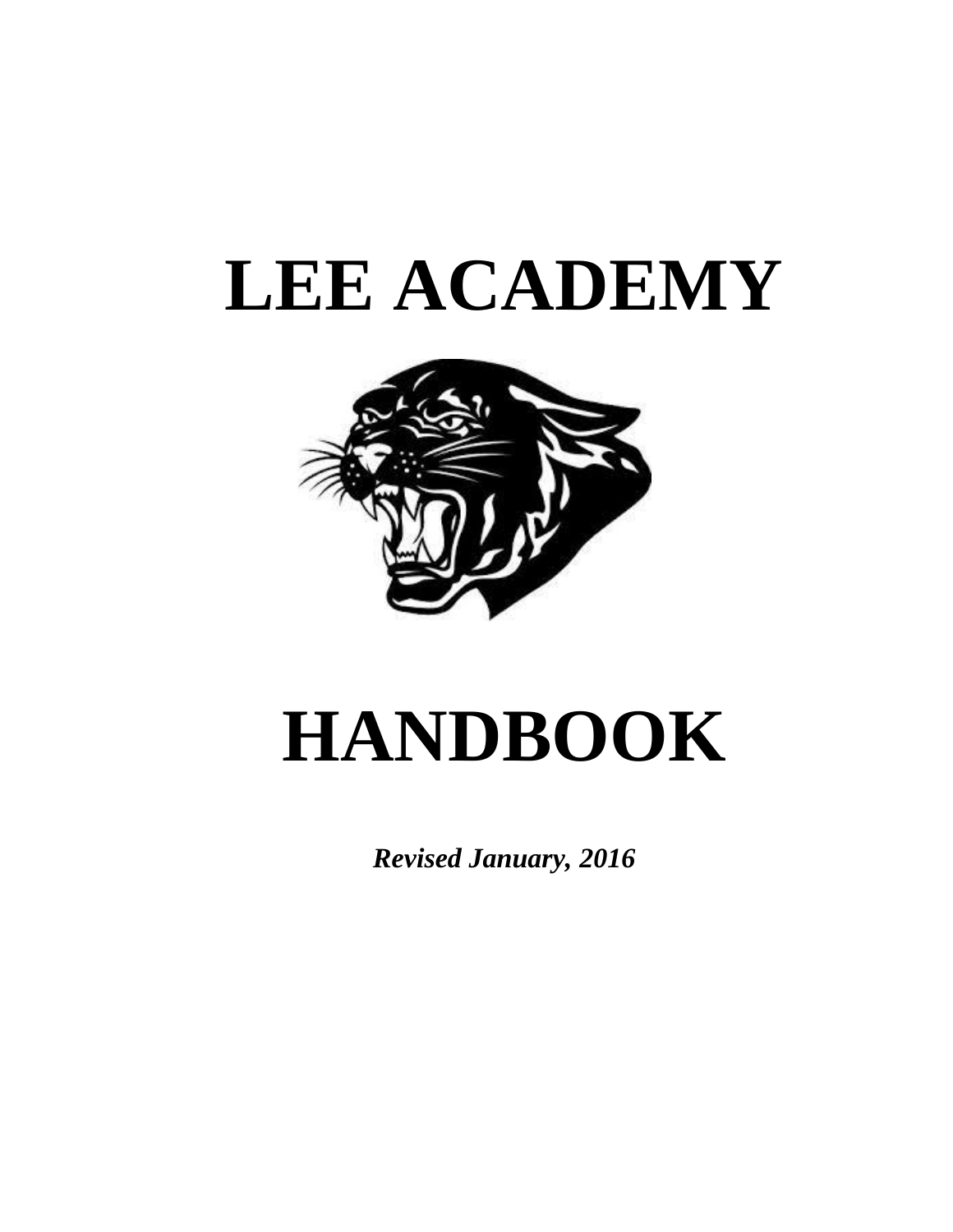# **1. SCHOOL ORGANIZATION Rules & Regulations**

# **1.0 The corporate name of the school shall be Lee Academy Incorporated.**

# **1.1 Status of School Board**

**Duties and Powers:** The Board of Education feels that the primary function of the Board is to serve the people associated with Lee Academy in promoting the best educational system possible for all of its students. The Board, serving as the members' elected representatives, realizes that the school belongs to the members, and the conduct and the efficiency of the school must meet the needs of the school's members.

Our philosophy is as follows:

1. To employ the best administrative person as our Headmaster that is available and that our financial means can afford.

2. To employ, in cooperation with the Headmaster, the best qualified personnel available.

3. To approve the selection of non-teaching personnel based upon experience, ability, character and integrity.

4. To provide the best possible equipment and teaching aids for use by the school personnel.

5. To always make an effort to pay salaries commensurate with other schools whether they are public or private.

We shall always be mindful that our personal decision is only one person's thinking, and action by the majority of the board while in session is a decision of the Board of Lee Academy.

7. Meetings of the Board of Lee Academy shall be held at a specific place and date unless notice is given prior to the meeting.

8. We believe all problems pertaining to the instruction phase of the program should be taken up with the Headmaster first; and if a Board meeting is necessary, the Headmaster will call a meeting of the Board.

9. We encourage the patrons to appear at the Board meetings (except when in executive session). However, patrons who wish to address issues at Board meetings should adhere to the agenda procedures as set forth in this handbook.

**Board Membership:** The business and affairs of the corporation shall be managed by a Board of Directors who shall be elected by a majority of the members of the corporation. The board shall exercise all of the powers of the corporation except such powers as are by law or by the Articles of Incorporation or are by the by-laws conferred upon or reserved to the members.

It shall be the duty of the Board of Directors before the date of the annual meeting to appoint a committee on nominations of not less than three or more than five members. The committee shall prepare and mail to all members of the corporation, at least five days before the meeting, a list of nominations for directors for each position to be filled at said annual meeting. Members of the corporation can make nominations from the floor after the list of nominations has been read at the annual meeting.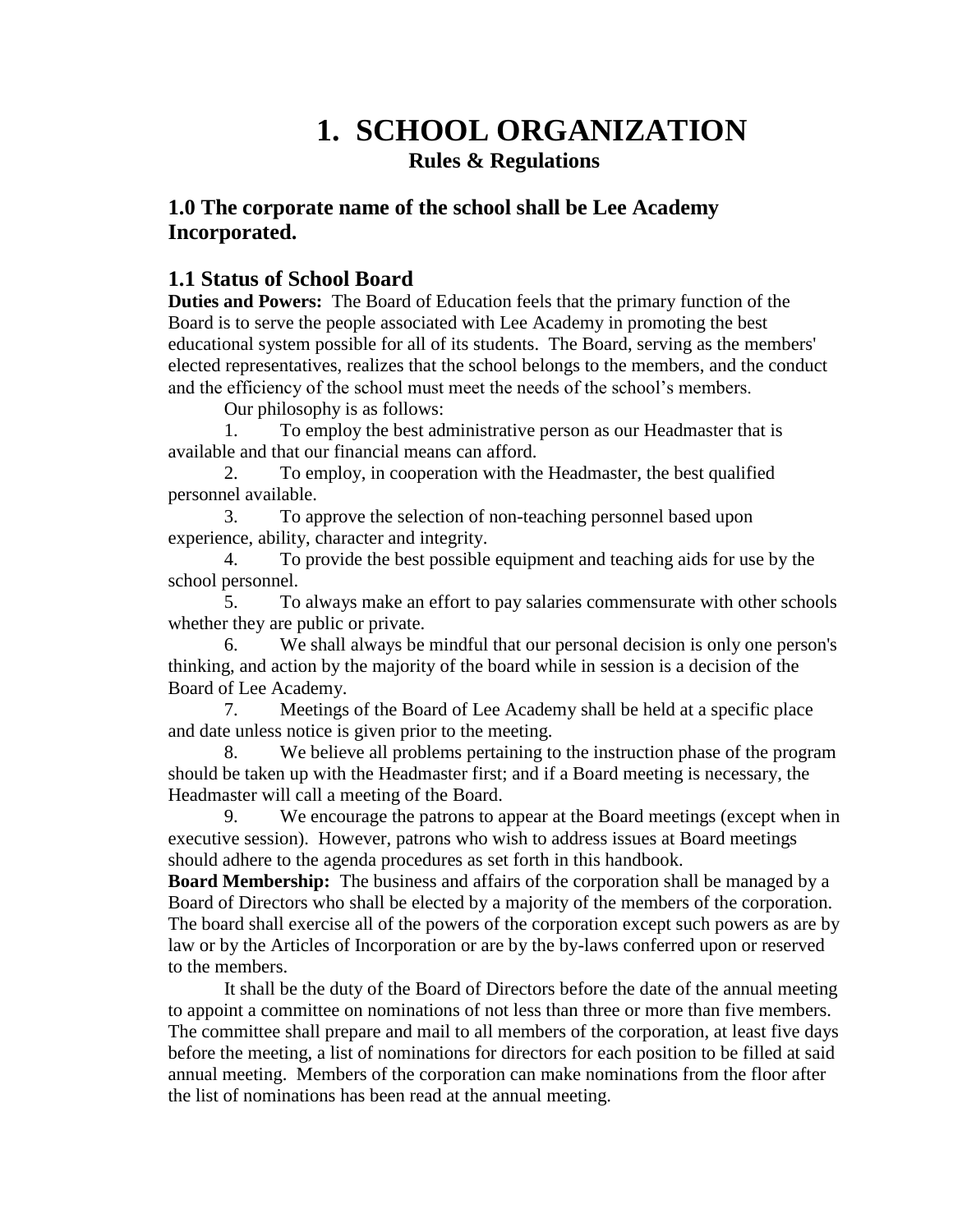Each Director shall serve for a period of three years or until such time as his successor in office has been duly elected and qualified to succeed him. At each annual meeting of the members, directors shall be elected by ballot, by and from the members. When the membership is held jointly by a husband and wife, either one, not both may be elected a director. A director may be elected to succeed himself subject to the provisions of the by-laws.

Vacancies occurring on the Board of Directors shall be filled by a majority vote of the remaining directors. Directors thus elected shall serve the unexpired time of the vacancies.

Directors, as such, shall not receive any salary for their service.

The Board shall have power to make and adopt such rules and regulation, not inconsistent with law, the Articles of Incorporation or the by-laws as it may deem advisable for the management, administration and regulation of the business and affairs of the corporation.

No member shall be eligible to serve on the Lee Academy Board if any member of his/her immediate family is employed or becomes employed by Lee Academy. Immediate family shall mean Spouse, Father, Son, Mother, Daughter, Brother or Sister.

## **1.2 Status of Headmaster**

The Headmaster shall have charge and control of the Lee Academy School, subject to the orders, rules and regulations of the Board.

## **1.3 School Day and School Year**

The length of the school day shall be established and authorized yearly. The school calendar will be prepared by the Headmaster and submitted to the Board of Directors for approval. A school year shall not be less than the minimum number of days required by the association to which Lee Academy belongs.

# **2. SCHOOL BOARD OPERATIONS**

# **2.0 School Board Goals and Objectives**

We believe and state that we have no power to reprimand or reward staff members as individual board members and that there should be a definite chain of authority to work through as; teacher, Headmaster and then the Board. This is the accepted official channel. We, as Board of Education, believe that it is our responsibility to provide buildings, equipment, and other facilities and make available enough finances in order to give our employees and students the working materials and facilities so that the best education results possible can be obtained. We also believe it is our duty to help promote public relation programs essential to meet the needs of our school.

The Board wishes to work diligently and cooperatively with the Headmaster and staff in developing a curriculum to meet the needs of our students. We desire conditions that will promote harmony and environment that will be conducive to the welfare of all students and personnel.

### **2.1 School Board Officers**

**Election of Officers:** The officers of the corporation to be elected by the Board of Directors shall be elected annually by the Board of Directors at the first meeting of the Board of Directors held after each annual meeting of the shareholders. If the election of officers shall not be held at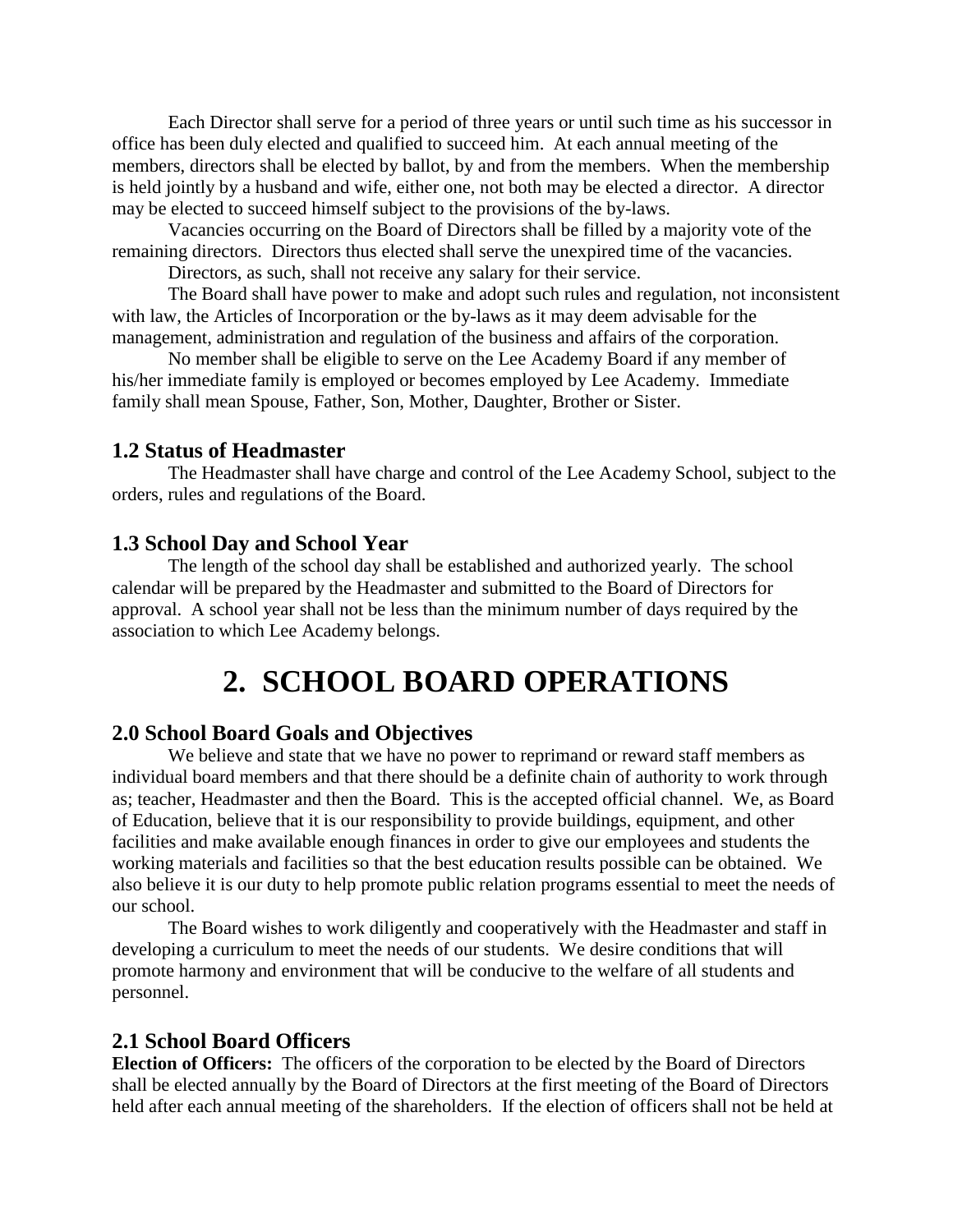such meeting, such election shall be held as soon thereafter as conveniently may be. Each officer shall hold office until his successor shall have been duly elected and shall have qualified or until his death or until he shall resign or shall have been removed in the manner hereinafter provided. The officers of the corporation shall be a President, Vice-President, Secretary, and Treasurer, each of whom shall be elected by the Board.

### **Duties of Officers:**

**President:** The President shall be the principal executive officer of the corporation and, subject to the control of the Board of Directors shall in general, supervise and control all of the business and affairs of the corporation. He shall, when present, preside at all board meetings and annual meeting. He may sign, with the Secretary or any other proper officer of the corporation thereunto authorized by the Board of Directors, certificates of membership of the corporation, any deeds, mortgages, bonds, contracts, or other instruments which the Board of Directors has authorized to be executed except in cases where the signing and execution thereof shall be expressly delegated by the Board of Directors by these by-laws to some other officer or agent of the corporation, or shall perform all duties incident to the office of President and such other duties as may be prescribed by the Board of Directors from time to time.

**Vice-President:** In the absence of the President or in the event of his death, inability or refusal to act, the Vice-President shall perform the duties of the President, and when so acting, shall have all the powers of and be subject to all the restrictions upon the President. The Vice-President shall perform such other duties as from time to time may be assigned to him by the President or by the Board of Directors.

**Secretary:** The Secretary shall: (a) keep the minutes of the proceedings of the members and of the Board of Directors in one or more books provided for that purpose; (b) see that all notices are duly given in accordance with the provisions of these by- laws or as required by law; (c) be custodian of the corporate records and of the seal of the corporation and see that the seal of the corporation is affixed to all documents executed on behalf of the corporation under its seal duly authorized; (d) keep a register of the post office address of each member which shall be furnished to the Secretary by such members; (e) sign with the President, certificates for membership of the corporation, the issuance of which shall have been authorized by resolution of the Board of Directors; (f) have general charge of the membership records of the corporation; and (g) in general perform all duties incident to the office of Secretary and such other duties as from time to time may be assigned to him or her by the President or by the Board of Directors. **Treasurer:** The Treasurer shall: (a) review all the financial statements at each board meeting; (b) in general perform all of the duties as from time to time may be assigned to him by the President or by the Board of Directors.

# **2.2 Duties of School Board Members**

Official decisions of the Board can be arrived at only at duly constituted Board meetings. Individual Board members or factions of Board members do not have independent authority to speak for the Board and should make no out-of-meeting commitments unless directed to do so on behalf of the Board.

In addition to the foregoing, further duties and obligations of Board members may be enumerated as follows:

Members must attend 75% of all board meetings and 50% of all special meetings, discuss items presented on the agenda, suggest other items for consideration, and vote upon motions and resolutions presented. Attendance will be reviewed at the end of each fiscal year. Members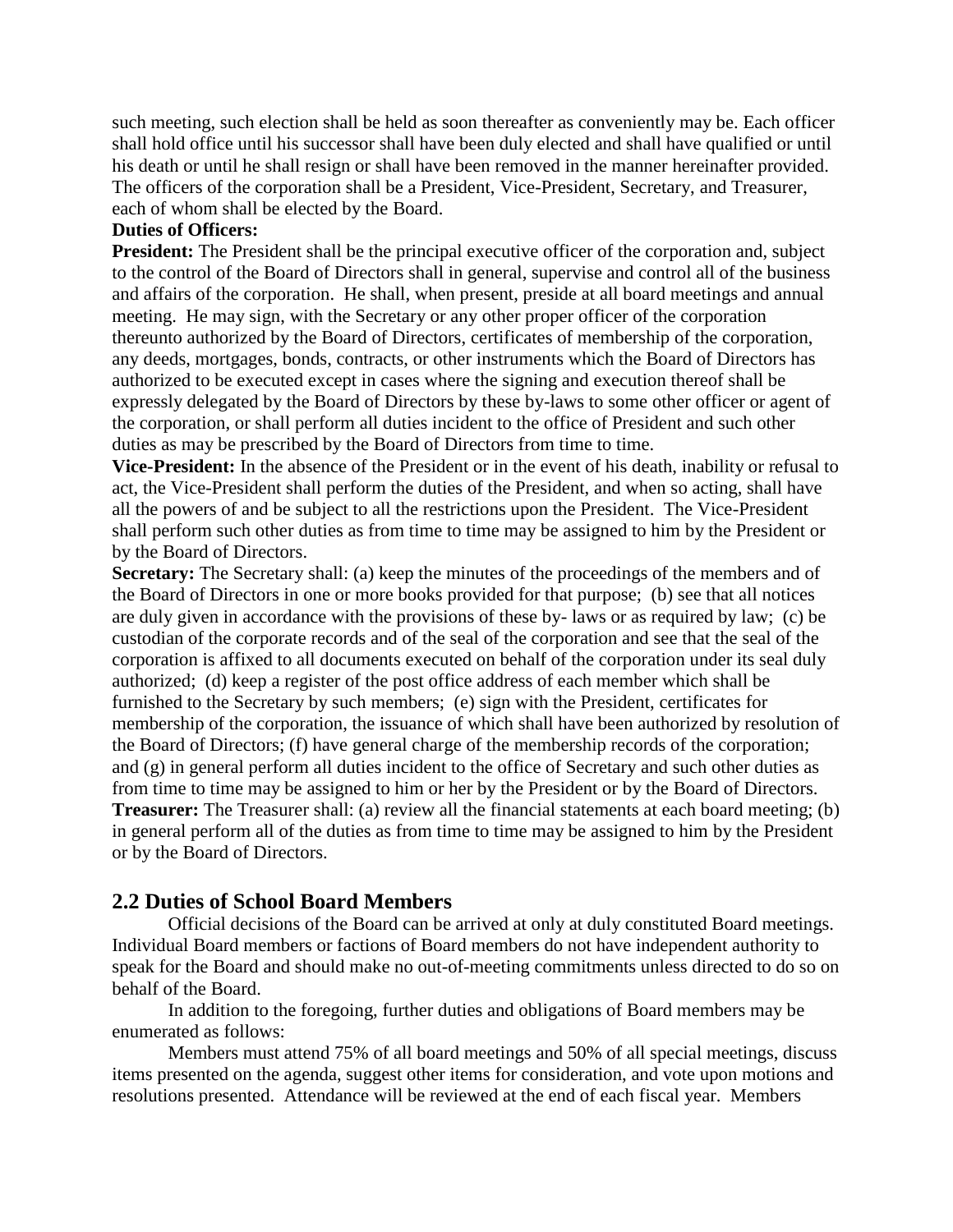must familiarize themselves with school policies, rules and regulations, and have a general knowledge of educational aims and objectives of the system.

They must work harmoniously with other Board members without trying either to dominate the Board or neglect his share of the work.

They must vote and act in the Board meetings impartially for the good of the school, and accept the will of the majority vote in all cases and give wholehearted support to the resulting policy.

**Compensation and Expenses**: No member of the Board of Directors shall receive compensation for his services as a member or as an officer.

# **2.3 Board of Directors Committees**

The Board of Directors shall have no standing committees. Special committees may be created by the Board for special assignments. When so created, such committees shall be appointed by the President and shall terminate upon completing their assignment or they may be terminated by a vote of the Board at any time.

## **2.4 Board-Headmaster Relations**

Board Expectations: The Board expects conscientious execution of all its policies objectively and without bias. This is to give every Board policy a chance of success rather than just those policies with which the Headmaster is in agreement.

When a situation arises which is not covered by Board Policy, the Board depends upon the discretion of the Headmaster in deciding if the nature of the matter requires a policy decision by the Board or if it is a matter to be executed by the Headmaster under existing policies.

The Board expects full information from the Headmaster regarding all aspects of the school program. Such information is to treat all important issues, controversial and noncontroversial, and is to be presented in an objective unbiased manner. When action is warranted by the information, the Headmaster is to supply recommendations relative to possible alternatives.

The Board expects the Headmaster to support it fully to the public and to defend its decision even though they may be contrary to his recommendations. The Headmaster is to share the responsibility for unfavorable as well as favorable results. This sense of loyalty is essential for a smoothly functioning unit.

The Board expects the Headmaster to conduct all official business with the Board as a whole and not with portions of the Board or with individual members. The Board derives its only legal authority as a whole and must perform its duties as a team and only in duly constituted meetings.

The Board expects the Headmaster to give his intentions for the coming year by the regularly scheduled January meeting.

**Headmaster expectations:** The Headmaster can expect the Board to establish and live by a complete set of sound, written policies, covering all phases of Board operation. Within the limitations of these policies, it is the function of the Headmaster to administer the school.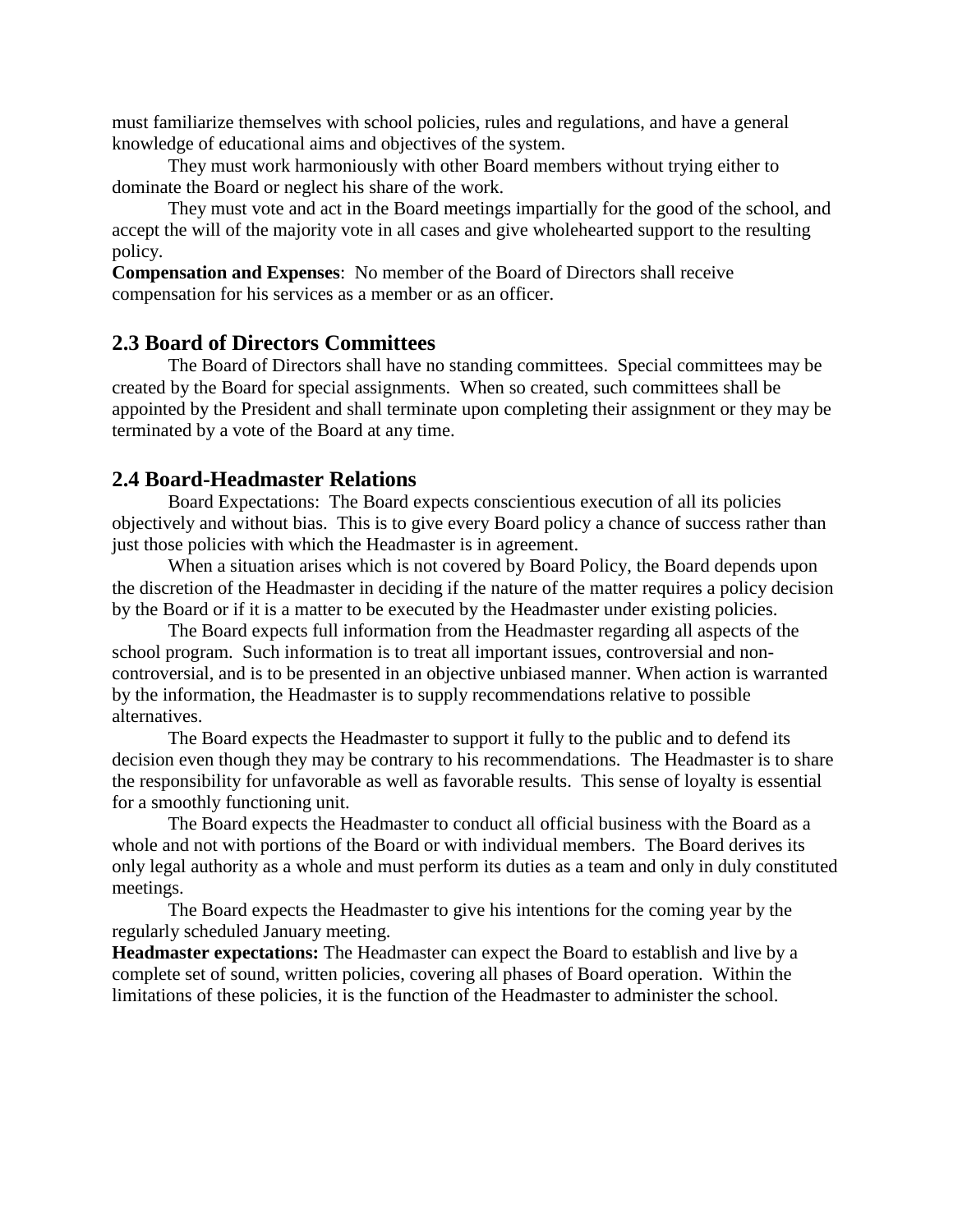The Headmaster can expect full support from the Board as long as he is in their employ. He can expect protection against unfair demands and excessive or unwarranted criticisms. Differences or disagreements are matters of private information and are resolved in an atmosphere for honesty and sincerity.

The Headmaster can expect the Board to dispense with official business only at duly constituted meetings and to operate as a unit or team rather than as factions or individuals.

In matters concerning personnel, the Headmaster can expect the Board to deal with all school employees through him as the executive officer of the school.

The Headmaster has a right to be so advised when the Board is displeased with his work and to have an opportunity to make such needed improvement. Periodic appraisals are deemed necessary to give the Headmaster a sense of desired direction in the performance of his duties. Such appraisals are not to dictate how the work is to be done, but rather to provide evaluative feedback on results of the work.

The Headmaster can expect the Board to relay its intentions concerning his employment for the upcoming fiscal year at the regularly scheduled January meeting.

# **2.5 Types of Board Meetings**

**Regular Meetings***: A regular meeting of the Board of Directors shall be held on the third Monday of each month at 6:00 p.m.* The President shall start all meetings promptly at the appointed hour. The length of the regular meeting shall be limited to approximately three hours. Items on the agenda requiring extended deliberation shall be taken up at special meetings. **Special Meetings:** A special meeting of the Board of Directors may be called by the chairman or any three (3) Directors. The person or persons authorized to call special meetings of the Board may fix the time and place for the holding of any special meeting of the Board called by them.

#### **2.6 Board Meeting Procedures**

It is the desire of the Board that meetings shall be formal enough for orderly procedure but informal enough to be natural and to encourage free discussion and to promote group thinking and action.

**Quorum:** A majority of the Board of Directors shall constitute a quorum for the transaction of business at any meeting of the Board of Directors, provided that if less than a majority of the directors are present at said meeting a majority of the directors present may adjourn the meeting from time to time without further notice. The action of the majority of the directors present at a meeting at which a quorum is present shall be the action of the Board of Directors.

**Notification of Meeting:** Notice of the time, place and purpose of any special meeting of the Board of Directors, shall be given at least three (3) days previous thereto, by written notice, delivered personally or mailed to each director at his last known address. The attendance of a director at any meeting shall constitute a waiver of notice of such meeting, except in case a director shall attend a meeting for the express purpose of objection to the transaction of any business because the meeting would not have been lawfully called or convened.

Meeting Preparation: The agenda and supporting materials, including a financial statement and minutes of the previous meeting, shall be distributed to Board Directors three days prior to the meeting scheduled. Directors shall be expected to read the information provided them, and to contact the Headmaster to request additional information that may be deemed necessary to assist them in their decision making responsibilities.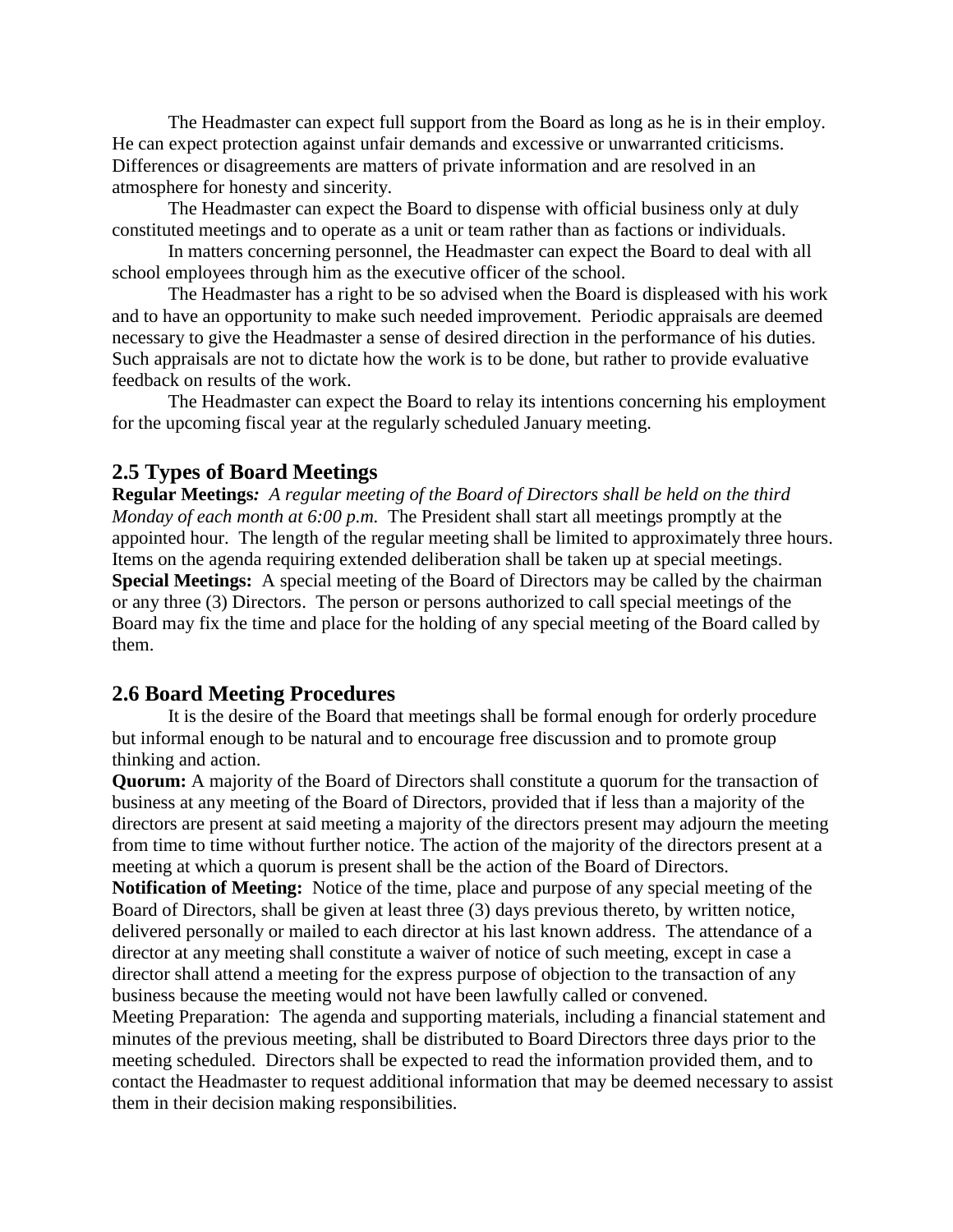**Determination of Agenda:** The agenda for each Board meeting shall be prepared by the Headmaster. Items of business may be suggested by Directors, school personnel, or patrons of the school for inclusion on the agenda. Business items that are suggested should be submitted in writing six (6) days before the meeting in order to insure inclusion on the agenda. Persons should submit their name and topic of discussion for inclusion on the agenda. However, action may be taken on non-agenda items if there is a unanimous vote of the Board of Directors present to consider and act upon the matter.

**Corporation Member Participation:** All meetings of the Board of Directors shall be open to corporation members except when the Board is in executive session. A person wishing to be heard by the Board shall first be recognized by the President. He shall then identify himself and proceed with his comments as briefly as possible. The President is responsible for the orderly conduct of the meeting and shall rule on such matters as the time to be allowed for public discussion, the appropriateness of the subject being presented, and the suitability of the time for such a presentation. The Board as a whole shall have the final decision in determining the appropriateness of all such rulings.

**Executive Sessions:** The Board may meet in executive session for any purpose.

# **2.7 Policy Development**

The Board of Directors shall have power to make and adapt such rules and regulations, not inconsistent with law, the Articles of Incorporation of the corporation or the by-laws as it may deem advisable for the management, administration, and regulation of the business and affairs of the corporation. However, proposals for new board policies, or changes to existing policies, may be initiated in writing by any patron of the school, or by any employee of the school.

**Adoption:** Policies introduced and recommended to the Board shall not be adopted until a subsequent meeting. However, temporary approval may be granted by the Board in lieu of formal adoption to meet emergency conditions or special events which will take place before formal action can be taken.

# **3. General School Administration**

### **3.0 Headmaster**

The Headmaster shall be the chief executive officer of the Board of Directors and the administrative head of all division and departments of Lee Academy, Inc. He may delegate responsibility for the operation of various segments of the school, but he shall be responsible to the Board for the results produced.

The Headmaster's specific responsibilities shall be:

To serve as leader of the professional staff in developing and maintaining curricula, courses of study, programs of extracurricular activities and other instructional services consistent with the needs of the school and the policies of the Board.

To recommend the number and types of positions required to provide proper personnel for the operation of such a program.

To evaluate grades *K3*-12 teachers each year either by personal evaluation or written evaluation.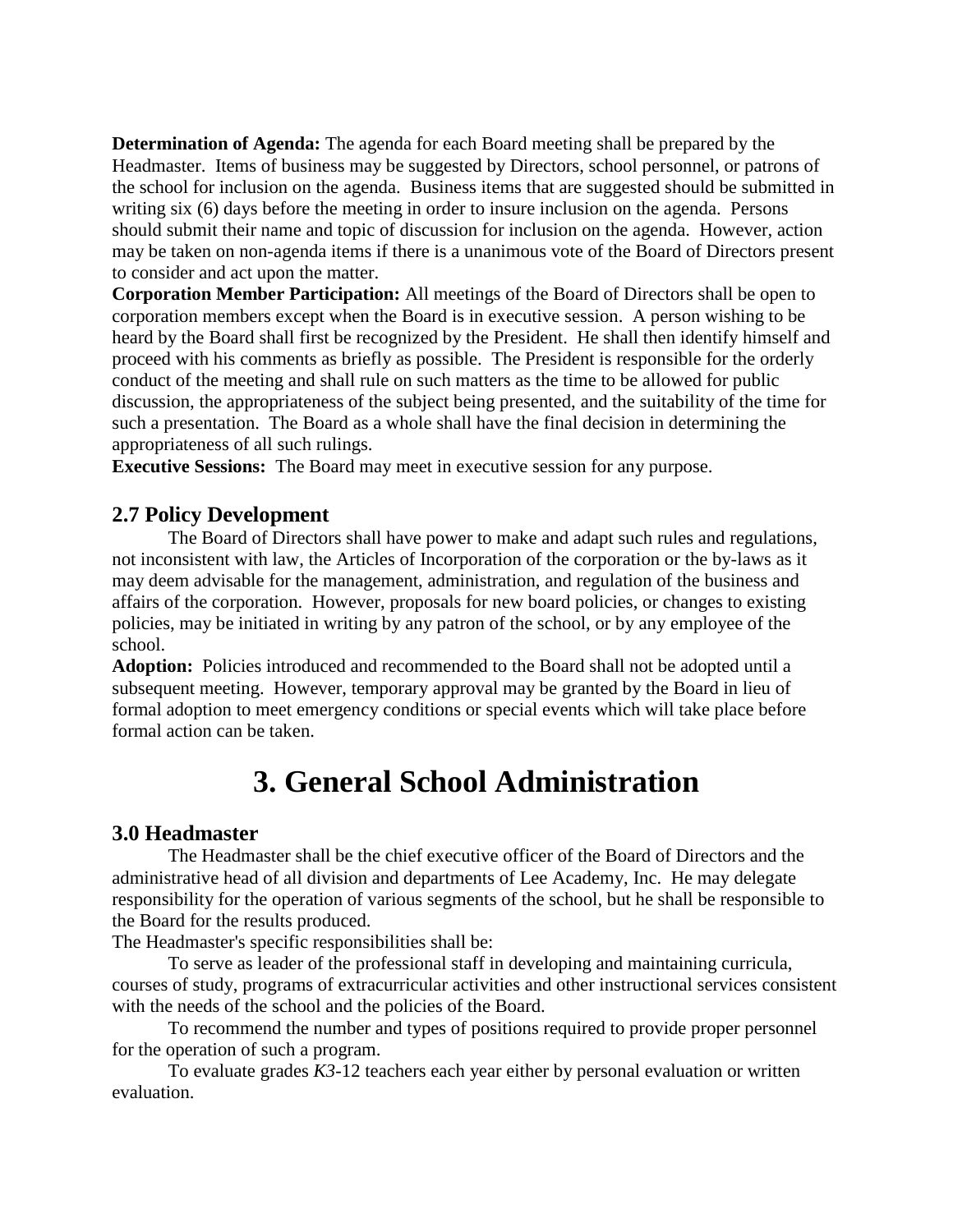To recommend policies on organization, finance, instruction, school plant, and other functions of the school program.

To nominate for appointment, to assign, and to define the duties of all personnel, subject to approval of the Board:

To represent the school before the public and to maintain through cooperative leadership both within and outside the school such a program of publicity and public contracts as may serve to improve understanding and morale within the school and keep the public informed as to the activities, needs, and achievements of the school. To confer periodically with professional and lay groups concerning the school program and transmit to the Board suggestions gained from such conference.

To supervise the presentation of the annual budget and to recommend it to the Board of Directors for approval:

To keep the Board of Directors continually informed on the progress and conditions of the school.

To attend and participate in all meetings of the Board of Directors: To make such rules and to give such instructions to school employees as may be necessary to make the policies and regulations of the Board effective in the management of the school, and in all matters not covered by these regulations, to act on his own discretion if action is necessary, but to report his action to the Board for its information and approval.

To see that the school meets all constitutional or statutory laws required by state or association to which the school belongs.

#### **Other Duties:**

To supervise the operation and maintenance of the buildings and grounds,

To be responsible for all pupils during school hours,

To discipline students according to the rules and regulations,

To work with parents and students in solving a problem,

To assist in planning, directing, and improving the activity program.

# **3.1 Athletic Director**

The Athletic Director shall be directly responsible for the total athletic program and will be under the supervision of the Headmaster.

His specific responsibilities shall be:

To plan, direct, and supervise all athletic schedules.

To plan and make requisitions for all athletic equipment and supplies, and to be responsible for an athletic budget.

To supervise a staff of coaches and work together in planning, directing and supervising physical education classes and programs.

To maintain general supervision over the gymnasium, dressing rooms, football and baseball fields, track and equipment.

To work with the Booster Club in raising money for needed equipment and keep them informed of the needs of the physical education program.

#### **3.2 Non-Instructional Staff**

It is the duty and responsibility of the custodian to:

1. Work cooperatively under the direct supervision of the Headmaster.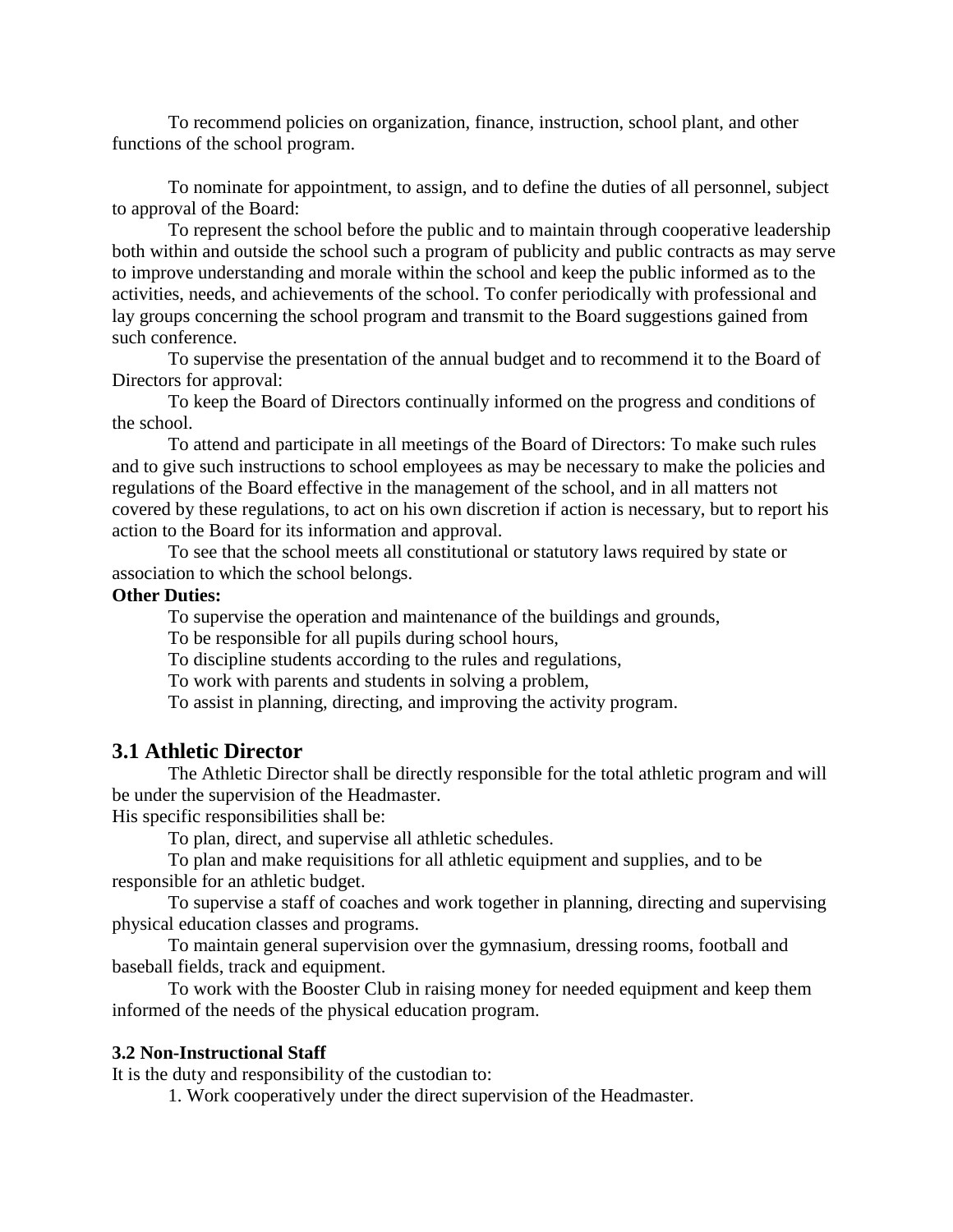2. Keep the entire school plant and campus clean and free of any dangerous obstructions.

3. Purchase cleaning and repair supplies, which are within the school budget.

4. Report student misbehavior or destruction of school property to the Headmaster or teacher.

5. Aid teachers and the administration in any way possible to make a better setting for education.

# **3.3 Counselor**

The counselor shall be directly responsible to the Headmaster. His or her duties include:

1. To counsel with students in grades 7 - 12 and assist them in selecting a vocation or college to attend.

2. To assist the Headmaster in discipline problems with students.

3. To keep accurate and complete records of all students.

4. To administer tests to determine a child's abilities and weaknesses as to better understand the child and thereby help the child better understand himself.

5. To relate and interpret test scores and student conferences to teachers and parents so they can better understand the child.

6. To help in planning the curriculum and schedule of classes.

7. To assist in registering and advising students in curriculum load and specific subject areas.

**3.4 Elementary Coordinator.** The Elementary Coordinator will assist the Headmaster in the day to day running of grades K4-6. Such duties may include scheduling of activities, coordinating curriculum and discipline. She is under the direct supervision of the Headmaster. She will also *assist in conducting* teacher evaluations for elementary teachers.

# **4. FISCAL MANAGEMENT**

# **4.0 Annual Operating Budget**

The Board of Directors shall provide for the preparation and adoption of the annual budget and shall recommend it at the annual meeting of the corporation.

### **4.1 Fiscal Year**

The fiscal year of Lee Academy Inc. is July 1 through June 30.

# **4.2 Accounting Systems**

The system of accounts shall provide for the appropriate separation of accounts, funds and special monies as prescribed by the State and Federal Agencies. The system of accounts shall be used for all business transactions and budget documentation to establish uniformity of systems and procedures.

### **4.3 Financial Reports and Statements**

The Board shall receive monthly financial statements showing receipts and expenditures as of the last day of the preceding month.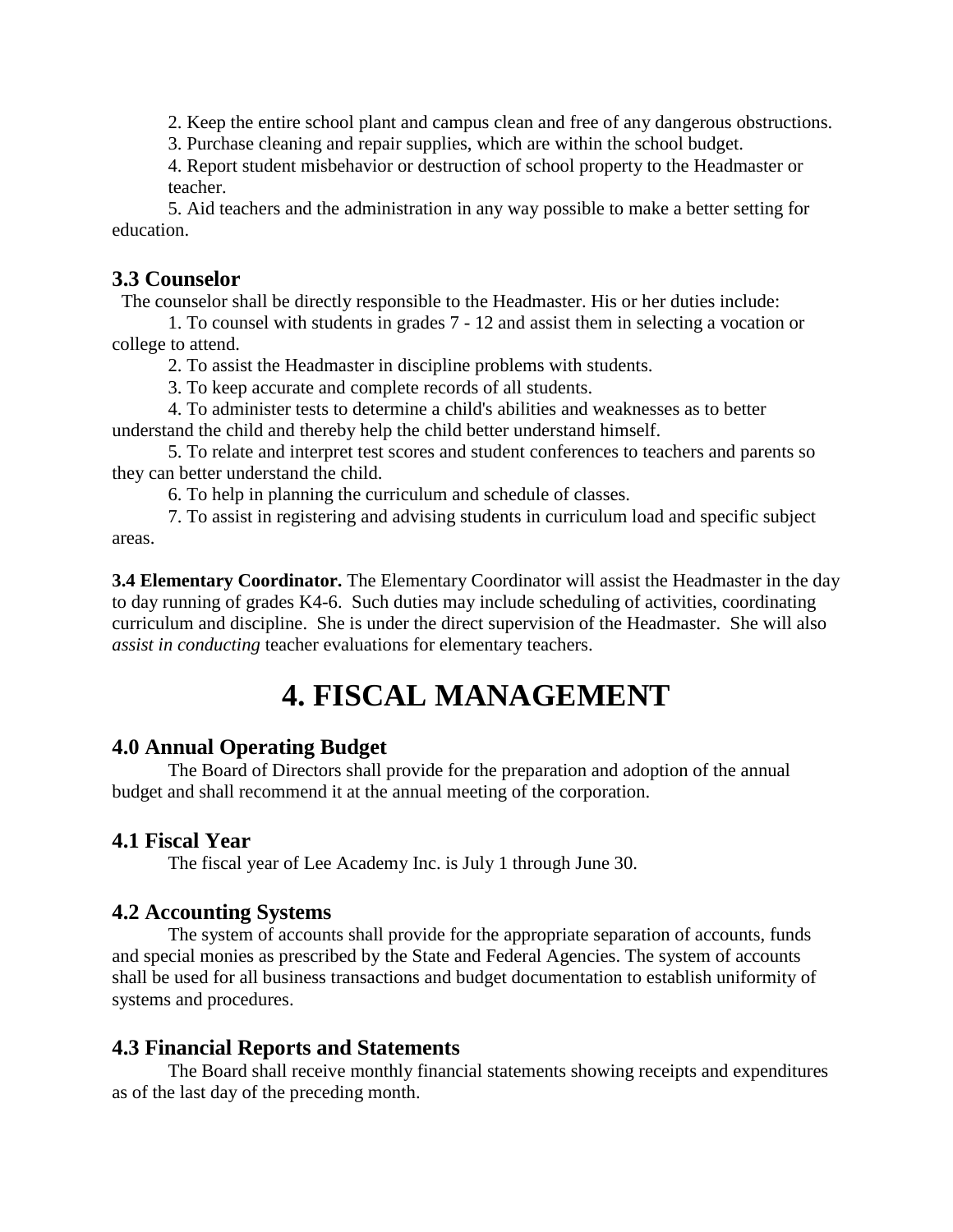#### **4.4 Class Dues**

All students in grades 7-12 shall be required to pay class dues as determined by the school board with recommendation from the class sponsor and the headmaster. All funds will be placed in a savings account for the fiscal requirements of the Junior and Senior classes, excluding a senior trip. Lee Academy, Inc. does not recognize a senior trip as a school activity. All funds in the account that have not been used by the end of the senior year will be transferred into the Lee Academy activity account.

# **5. BUSINESS MANAGEMENT**

### **5.0 Emergency Closing**

The Board authorizes the Headmaster to close the school in case of hazardous weather or other emergencies which jeopardize the safety of students, school staff members, and school property.

In the event of adverse weather condition, information regarding closing and/or late opening of Lee Academy will be submitted for broadcast on all major radio and/or television stations, beginning at 6:00 a.m. PLEASE DO NOT CALL THE SCHOOL OFFICE OR SCHOOL OFFICIALS.

The same will be utilized for emergency closing during the school day. All closings will be reported on KXJK (93.5) or Channel 7 in Little Rock or Channel 5 in Memphis. *In addition, emails and/or texts will be sent to each family via Jupiter Grades.* 

### **5.1 Use of School Bus**

It shall be the policy of Lee Academy Inc. to restrict the use of the school bus to school activities. The school bus may be used for the transportation of students participating in extracurricular activities. The driver is authorized to maintain a level of bus conduct necessary for the safe transportation of his passengers. *Bus routes will be maintained throughout the school year to transport students to and from school on a daily basis.*

## **5.2 Field Trip Procedure**

All field trips are to be requested on the appropriate form at least a week in advance to the Elementary Coordinator or to the Headmaster. Field trip forms are to be sent home to parents for their signatures before field trips. It is recommended that field trips should be limited to only one trip per class per semester.

Check with the Elementary Coordinator or Headmaster before scheduling any event. Guest Speakers must be approved by the administration including subject, class, and proposed date, one week in advance when possible.

### **5.3 Administrative Approval is required for the following:**

All Learning Activity Packages, books, magazines, or questionnaires. (This does not include short daily handout sheets).All movies must be pre-approved by the Elementary Coordinator or the Headmaster.

All forms or letters to parents which are not supplied by the office.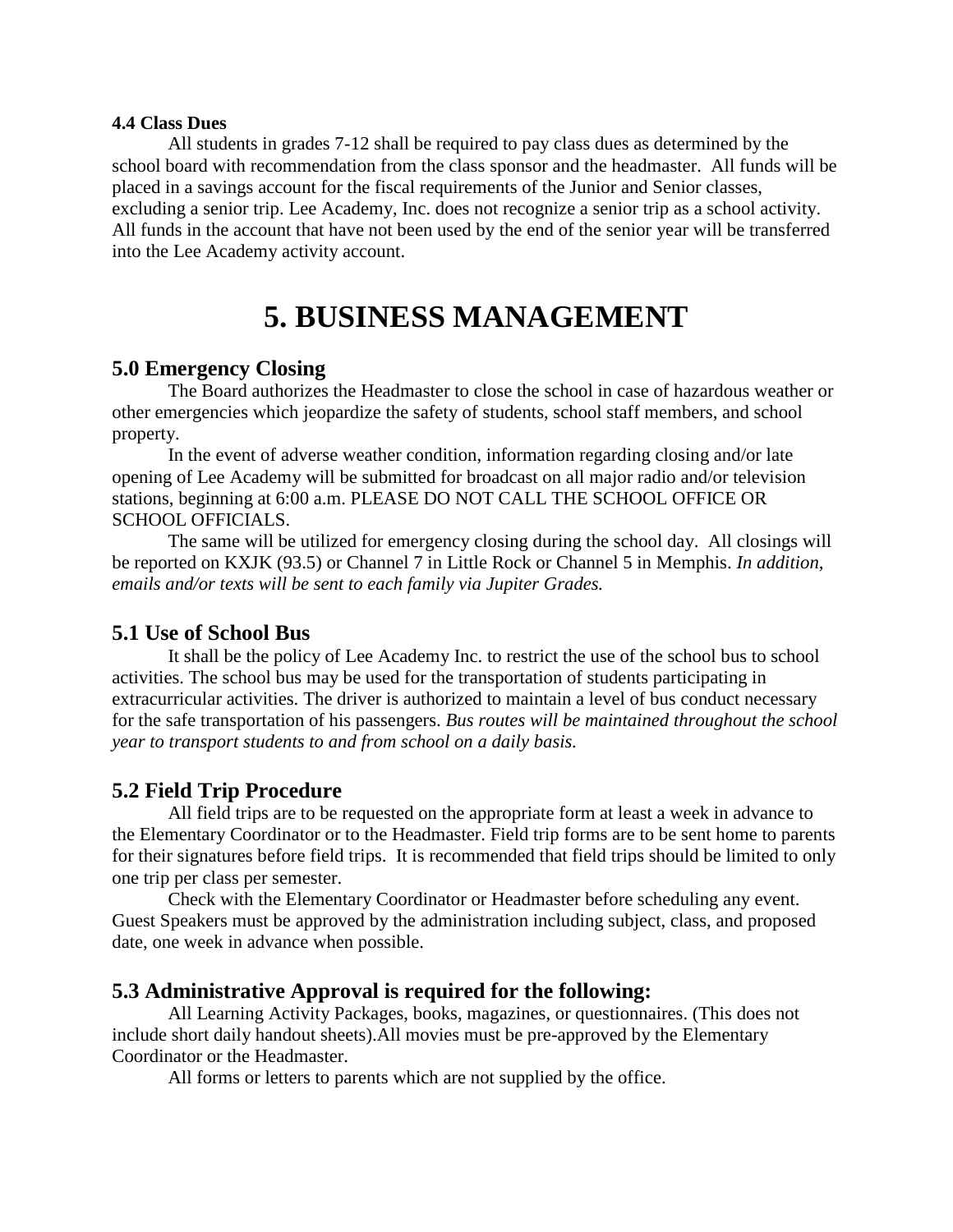# **5.4 School Equipment Check Out**

Any school property checked out and taken from the campus must be cleared with the person in charge of that equipment and signed out with the Headmaster.

# **5.5 Fire and Storm Drills**

In keeping with the laws of Arkansas and for the sake of the safety of the pupils of the school, Lee Academy is obligated to conduct a series of fire drills each year.

One long ring of the bell will signify the fire alarm signal for high school. The elementary school will be notified by the intercom system. One long bell will sound as the return to the building signal.

Each teacher will proceed as follows:

1. Explain the procedure to your class. The signal will be a long ring of the bell. Appoint a fire drill leader and assistant leader in each classroom for each hour of the day.

2. Teachers are to be the last out of classrooms and must carry classroom record books. The teacher is responsible for each student. Silence while passing is mandatory in order to hear directions.

Pupils should walk fast, but not run, and not talk during the entire drill. Instructions should be given at the beginning of the school year. A brief discussion of the drill is in order immediately after the class returns from the drill.

Groups remain together on leaving the building and remain together while returning to classes. Everyone remains outside until the inspection of the building is completed, returning to class when the outside bell rings or the Headmaster returns to the building.

A copy of the procedure for leaving the building will be posted in each room. This should include a map showing the exit route to be followed by each individual classroom.

The teacher will recognize the fire alarm, and then will indicate to the child in the front row nearest the door to lead the march. Students will march out the designated exit in single file very quietly until the last student or teacher is fifteen steps from the building. All students must stay in line and when the march back bell is sounded, they will turn around and march back into the building.

The teacher should carry the class roll book along and check the roll once again outside. Students should be in lines or groups according to their class seating arrangements.

**Tornado Drill:** The announcement for a storm drill is a series of short rings of the bell.

Elementary will go to the high school hallway

High school students go to the center of the hallway and wait on the younger students to get in position. When all elementary is against the wall the older students will cover up the younger students.

\*\*Take a book to put over your head.

### **Earthquake Drill:**

Get under tables and desks and stay until all clear is given.

### **Emergency Evacuation Plan:**

Exit through the doors on the North, South, and West. Do not go out the front of the building. Go to the west side of the football field.